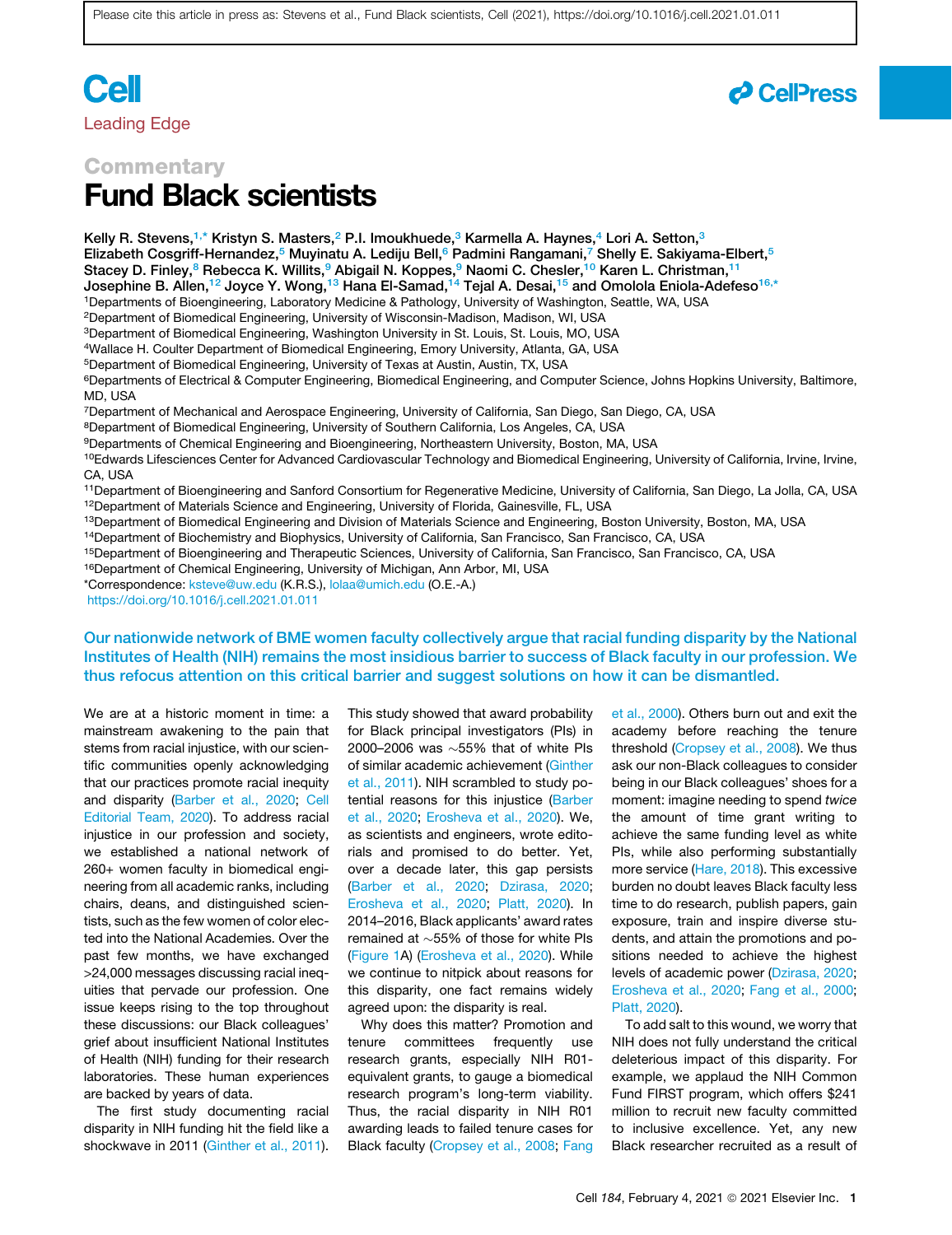## *c* CellPress

## <span id="page-1-0"></span> $\overline{B}$  $25 -$ Innovation & creativity 20 White  $(%)$ Funded<br>Applications (%<br>on d<br>in d<br>in d -2 fold Black Group think **Funded**  $\Omega$ 2014-2016  $\mathbf c$ **Antiracist** Review reviewers Equity policy **FXIT Applicants** academia **NIH Annual Budget NIH racial funding disparity NIH racial funding equity Equity Policy**

### Figure 1. NIH R01 racial funding disparity

(A) For R01 applications from 2014 to 2016, the award rate was 10.2% for Black PIs and 18.5% for white PIs ([Erosheva et al., 2020](#page-4-3)).

(B) Metaphoric illustration depicting current NIH funding procedures, which destroy innovation (left) versus those that incorporate a broad NIH equity policy (red ladder) and/or in which individual antiracist reviewers (red) advance applications of Black PIs, to create innovation (right).

(C) Circle areas proportionally represent the amount of funding in the NIH annual budget (gray, \$41.68 billion in 2020) versus that needed to achieve racial funding equity (red, \$32 million). Our ~\$32 million estimate is derived as follows: The NIH deputy director for extramural research reported 35,085 R01-equivalent applications were submitted in 2019 and average award size of funded applications was \$548,390. Of the awards submitted, previous studies have shown that  ${\sim}2\%$ of applicants were Black ([Erosheva et al., 2020\)](#page-4-3). 10.2% (Black) versus 18.5% (white) award rates [\(Erosheva et al., 2020\)](#page-4-3) would yield 72 and 130 funded applications, respectively, which is a difference of only 58 funded applications. This R01-equivalent racial funding disparity amounts to ~2 applications per institute and  $\sim$ \$32 million in research funding.

this program will be set up to fail if NIH doesn't aggressively work to eliminate racial funding disparity.

At least 10 editorials have been written about this NIH racial funding disparity ([Dzir](#page-4-4)[asa, 2020;](#page-4-4) [Platt, 2020](#page-4-5)) with no sign of real effort from NIH or other entities to dismantle it. Meanwhile, our Black colleagues continue to be disenfranchised. We need radical solutions that produce racial funding equity *now*. Our hope is that this commentary refocuses attention on this critical issue. We also suggest solutions on how this barrier can be dismantled.

### Action for the National Institutes of Health

The NIH director and leadership must recognize that its previous approaches, most of which have focused on filling the

''pipeline'' without simultaneously addressing our profession's systemic racism, have failed. NIH must change course. We suggest the following: Explicitly state that racism persists in the US research enterprise and that it must be expelled Thousands of Black voices have long

lamented the racism prevalent in this country. We refer readers to the thousands of reports, studies, and personal in-trospections written on this topic [\(Dzirasa,](#page-4-4) [2020;](#page-4-4) [Erosheva et al., 2020](#page-4-3); [Henry et al.,](#page-4-9) [2017;](#page-4-9) [Platt, 2020\)](#page-4-5). More recently, 10,234 of our faculty colleagues, including the authors here, signed a statement acknowledging the presence of systemic racism in academia ([Barber et al., 2020\)](#page-4-0). However, the silence from NIH on this topic remains deafening.

We ask: if racism is present in academia, how can it not be present in NIH grant review and research, which are performed by academics?

**Commentary** 

**Cell** 

NIH must break its cycle of denial, which in the words of leading antiracism scholar Ibram X. Kendi, is ''*the heartbeat of racism.*'' NIH must acknowledge that racism exists in order to build the foundation of understanding needed to overcome it.

We urge NIH to release a public statement signed by the NIH director that:

- Acknowledges that racism persists in the US academic research enterprise and that it must be expelled.
- $\bullet$  Describes metrics, a timeline, a plan for public progress updates, and funds committed for how NIH will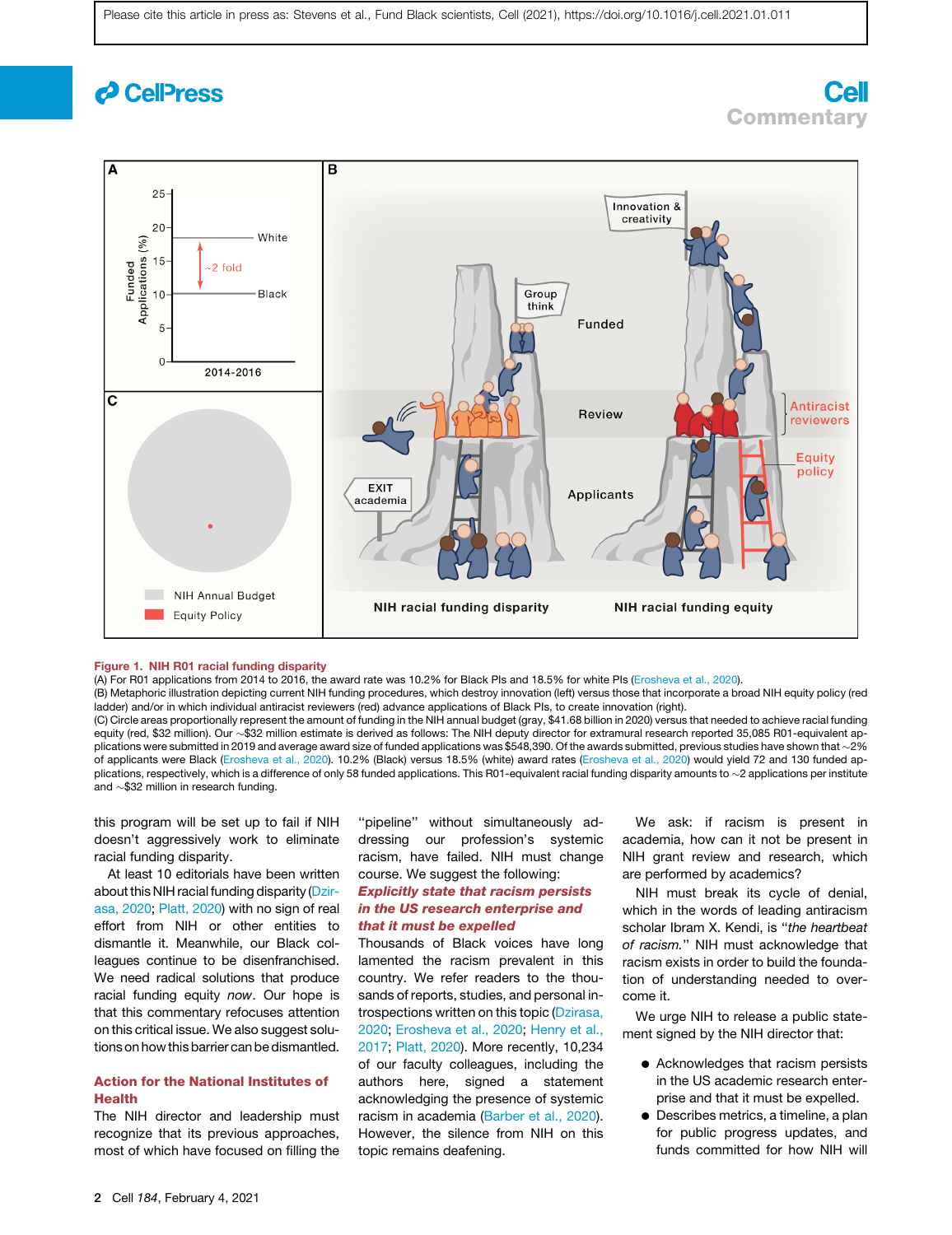## **Cell Commentary**

build and fund a scientific workforce that reflects the diversity of the US population. Afterall, *all* Americans pay the tax dollars that fund NIH. Inequitable distribution of these dollars is discrimination.

• Describes how NIH will invest in understanding the impact of racism in NIH grant review. For example, the NIH should study the cultural competency and unconscious bias harbored by its reviewers, differential review practices and funding disparity between NIH and the National Science Foundation (NSF), and why ''matching criteria'' [\(Ero](#page-4-3)[sheva et al., 2020](#page-4-3)) affect the funding disparity gap. These studies should be done in parallel with and not before immediate dismantling of racial funding disparity using approaches such as those below.

### Institute policies to immediately achieve racial funding equity

Interestingly, solutions to similar funding disparities have been demonstrated elsewhere at NIH. The best example is the NIH Early Stage Investigator (ESI) Program policy, which funds additional R01 applications from early-stage investigators with scores above the funding pay-line. This program has successfully ''leveled the playing field'' by supporting earlycareer scientists at a success rate similar to established investigators. We call attention to the first line of background of the NIH ESI Policy website, which states: "Fostering the creative discoveries and innovative research ... requires NIH to take steps to promote the growth, stability, and diversity of the biomedical research workforce.''

We ask NIH: are race and ethnicity not considered diversity? In the words of our colleague Dr. Manu Platt:

''Be careful with responding, because one answer is racist and the other is not'' [\(Platt, 2020\)](#page-4-5).

NIH must institute an ''equity'' policy or program for Black investigators that eliminates racial funding disparity. We provide a metaphoric illustration for such a policy in [Figure 1](#page-1-0)B. In addition to the ESI policy, procedural roadmaps for racial equity initiatives exist in other disciplines. Indeed, one similar pipeline already exists within NIH itself in the form of PAR-19-222,

which awards R21 grants for new investigators from diverse backgrounds. Unfortunately, an R21 program supported by only two institutes is set up for limited impact. We estimate that NIH would need to appropriate only  $\sim 0.07\%$  of its annual budget to achieve racial R01 equivalent level funding equity across all career stages ([Figure 1](#page-1-0)C).

We understand that such a policy or program may cause concern for some members of our scientific community. Indeed, the backlash from loud and privileged members of the majority is what has often enabled racism to persist [\(Henry et al.,](#page-4-9) [2017\)](#page-4-9). Should American institutions quake at such uproar? No.

## Make diversity score-driving criteria, prioritize diverse teams for funding, and diversify review panels

Creativity and innovation blaze new paths to discovery and lay at the core of everything scientists value. We firmly support the first major goal of the NIH, as stated prominently on its Mission and Goals webpage: ''To foster fundamental creative discoveries, innovative research strategies, and their applications ...."

Yet, NIH practices are discordant with this goal. Numerous studies have shown that diverse teams generate the most creative, innovative, and impactful solutions and science [\(Figure 1B](#page-1-0); [Freeman and](#page-4-10) [Huang, 2014](#page-4-10); [Hofstra et al., 2020\)](#page-4-11). Innovative progress strongly depends on the degree of our collective differences ([Freeman and Huang, 2014](#page-4-10); [Hofstra](#page-4-11) [et al., 2020](#page-4-11)).

We ask: why is ''diversity of the investigator team'' not a scorable criterion in NIH grant review and priority for funding?

Be careful with responding, because one answer is racist and the other is not ([Platt, 2020](#page-4-5)).

To foster innovative strategies, diversity must be woven into the fabric of everything that NIH does. Diversity should not be viewed as a separate department, a separate institute, or a separate initiative. If NIH is truly committed to the most creative discoveries and innovative research strategies, diversity must be scorable and prioritized for funding, period.

To identify the most creative and innovative research, more diverse voices must be intentionally included on review panel teams. The deck is already stacked against incorporating diverse perspectives and experiences into funding decisions, as minority Black faculty are  $\sim$ 6-fold underrepresented relative to the US population in academic medicine [\(Erosheva et al., 2020\)](#page-4-3). We are thus prioritizing narrowly constructed, widely embraced paradigms, which most commonly lead fields astray, over creative and innovative work that illuminate new routes of research ([Freeman and Huang,](#page-4-10) [2014;](#page-4-10) [Hofstra et al., 2020](#page-4-11)).

The practice of prioritizing diverse teams already exists in many governmental entities, demonstrating that diversity is valued elsewhere and providing bureaucratic paths for implementation. For example, in awarding federally funded contracts, large companies bidding for jobs are encouraged to include partnership with a disadvantaged business enterprise (DBE) to remedy ongoing discrimination in federally assisted transportation contracting.

To make NIH's policies and procedures consistent with its stated mission and goals, we recommend that:

- Diversity of the investigator team should be a score-driving criterion in NIH grant review. This includes race/ethnicity and other forms of diversity such as gender, sexual orientation, and disability.
- Diverse teams should be prioritized for funding. Until there is no NIH racial funding disparity, all applications from Black PIs must be discussed. These applications should be automatically slated for discussion, prior to the review meeting by an automated system or the scientific review officer (SRO).
- Program officers/program directors (POs/PDs) should be encouraged and empowered to reevaluate grants of Black PIs that score above the funding pay-line and bring these grants forward to council for funding. We calculate that an average of only  $\sim$ 2 additional R01 applications from Black PIs would need to be funded per institute to achieve racial equity ([Figure 1](#page-1-0)C)!
- More Black PIs should be included on study sections. NIH should institute a minimum number of Black reviewers on each panel and publish a timeline over which this number will

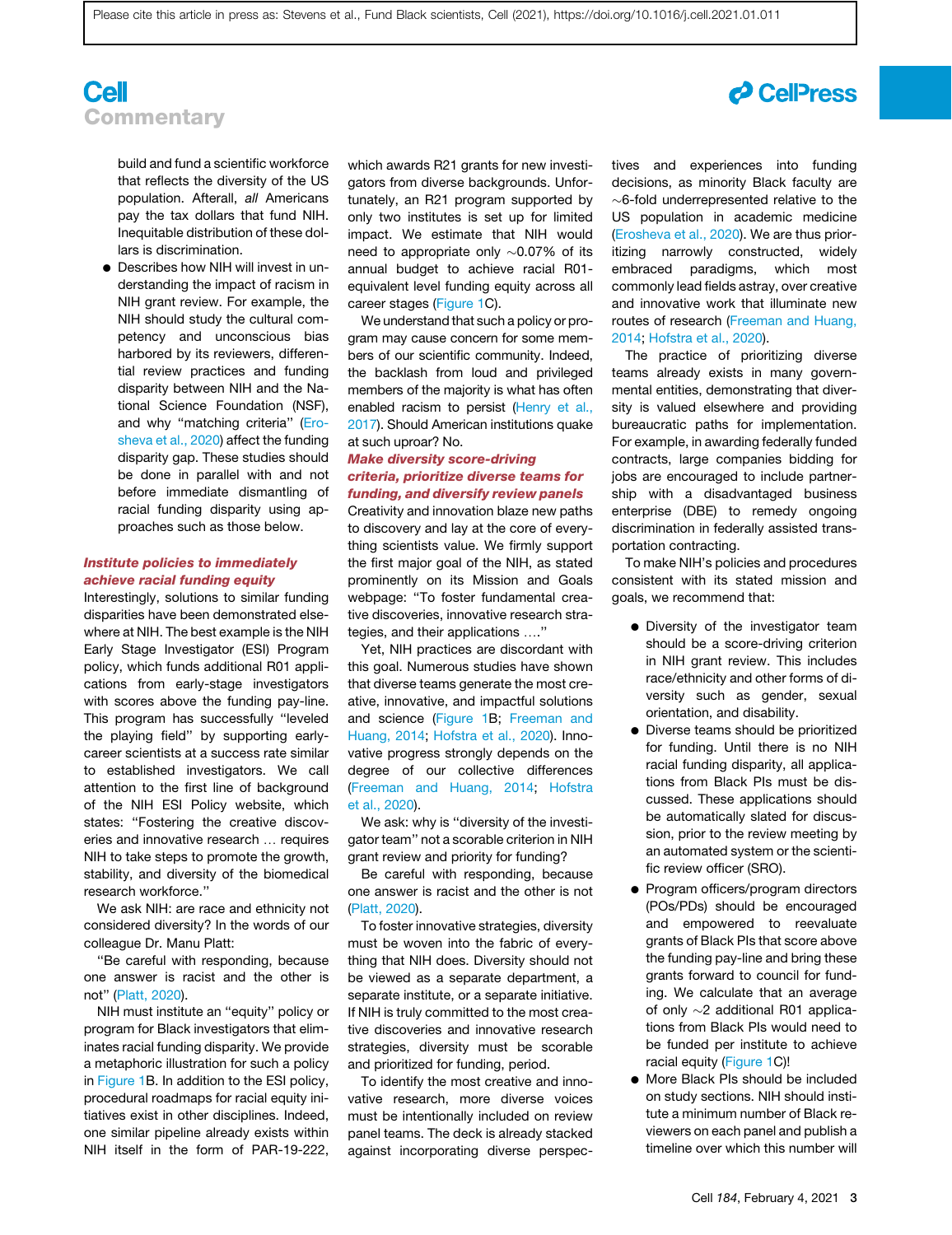## *d* Cell<sup>p</sup>ress

represent the US population. We note that some, often in the majority, may voice that this may lead to an unmanageable burden on Black Pls. Yet, the "race tax" is most problematic for service that is not career enhancing. Service on an NIH panel is universally viewed as career enhancing and prestigious, and panel invitations can also be declined. The pool of Black reviewers available for each panel could also be increased if NIH adopted suggestions in the ''Beyond 2020: A Vision and Pathway for NIH,'' which recommends that narrowly defined organ- and disease-centric panels be replaced with panels that are broader in scope.

## Train and empower NIH leadership, staff, and grant reviewers and recipients to recognize and stop racism

Dr. Martin Luther King, Jr. once said, ''In the end, we will remember not the words of our enemies, but the silence of our friends.'' The common act of ''looking away'' to avoid discomfort upholds racism [\(Henry et al., 2017\)](#page-4-9). Silence is complicity. The continued persistence of a racial funding disparity suggests that the scientific workforce, including the NIH leadership, does not understand nor is adequately equipped to recognize and respond to this racism. To address this problem, which affects the health of millions of Americans, we suggest that NIH:

- **e** Ensures that the scientific workforce, including NIH leadership, SROs and POs/PDs, study section chairs, NIH grant reviewers, and NIH grant recipients are trained and empowered to identify, respond to, and stop racism on review panels and elsewhere.
- d Creates efficient mechanisms for reporting racist or biased conduct during and after review panels. This includes developing a standardized policy to remove reviewers with a history of offenses from the reviewer pool and publicizing policies, offenses reported, and NIH follow-up actions in annual reports.
- d Includes an NIH ''ambassador'' trained in racism on all review panels. The ambassador would ensure compliance and consistency of ''best practices'' across study sections (e.g., fairly drawn discussion lines, equitable grant discussion ratios based on diversity metrics such as race/ethnicity and gender prior to panels, inclusion of Black faculty on panels). The ambassador would observe dialogs and intervene and mediate when racism or bias occurs. Reviewers should be enabled to communicate with the ambassador during and after each panel. Issues raised by ambassadors must be acted upon in the panel and later by NIH as above.
- Includes a module on recognizing racism and stopping its negative impact in the mandatory Responsible Conduct of Research (RCR) training.

### Action for individual scientists, the private sector, and academia

While immediate and radical action by NIH is desperately needed, the collective actions by scientists and other entities have a vital role to play as well. We, the individuals and institutions that comprise our profession, are each ultimately responsible for the racism that permeates it.

#### Individual scientists

Faculty colleagues, we respectfully suggest that it is time for us to acknowledge that we—*yes each of us, including many of the authors here—*have unintentionally contributed to racial inequity in our profession. As just one example of the insidious nature of systemic racism, many studies have shown that we judge CVs and resumes differently based on the name of the applicant alone with both racial and gender bias, even if these CVs are otherwise identical [\(Eaton et al.,](#page-4-12) [2020;](#page-4-12) [Henry et al., 2017](#page-4-9)). We ask: what might this suggest about our judgment of NIH biosketches and investigators? Comments by reviewers such as ''this grant lacks detail, but this strong PI will figure it out'' should thus be met with alarm bells. This example is just the beginning ([Barber et al., 2020](#page-4-0)) ([Eaton et al.,](#page-4-12) [2020;](#page-4-12) [Henry et al., 2017](#page-4-9)).

## **Cell Commentary**

Scientific colleagues, let us each use our voices and actions to now overcome our profession's racism and serve as antiracist agents of change ([Figure 1B](#page-1-0)). We must not wait for NIH to act. We suggest that each of us do the following:

- Score grants of Black faculty well [\(Platt, 2020\)](#page-4-5).\*
- d Rescue grants of Black faculty to ensure they are discussed.\*
- **Consider diversity when scoring the** investigator team and innovation.\*
- Learn what racism is, especially topics such as ''systemic racism,'' ''racism,'' and ''antiracism.''
- d Call out and stop all racist statements in review panels and elsewhere. Do not let racist comments pass.
- d Include Black faculty in scientific collaborations and write papers and grants with Black faculty.

\*When we review, score, and/or rescue applications, our rationales must be based on the current "score driving" criteria (see [https://grants.nih.gov/](https://grants.nih.gov/grants/peer/critiques/rpg.htm) [grants/peer/critiques/rpg.htm\)](https://grants.nih.gov/grants/peer/critiques/rpg.htm). Innovation is one of the score-driving criteria. As noted above, diverse teams generate more innovative work.

### Private sector

While we continue to wait for NIH to act, we look to for-profit and nonprofit entities, such as foundations, professional societies, philanthropists, and non-government funders (e.g., Howard Hughes Medical Institute) to act. We highlight and thank Genentech for providing one example of innovative leadership by awarding \$500,000 to the corresponding authors' institutes to create ''Genentech Research Funding Awards,'' which will be administered to Black faculty nationwide to help offset the NIH racial funding disparity. This program is the type of disruptive action that private entities can and should be taking. While a comprehensive analysis is beyond the scope of this commentary, we offer some suggestions for the private sector here, which should:

- Collectively mobilize and put pressure on the NIH to eliminate racial grant funding disparity.
- Create funding awards programs to help offset NIH racial funding